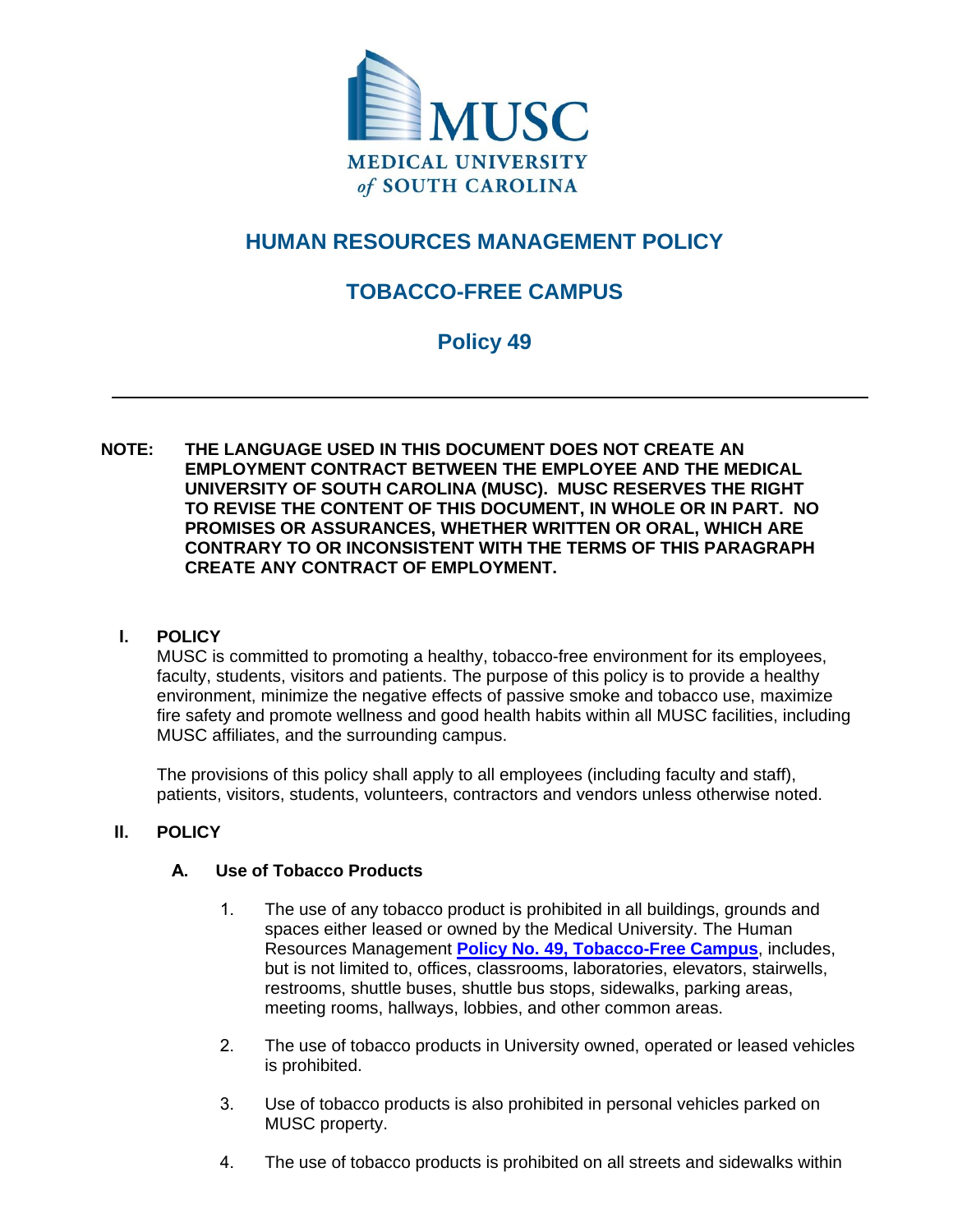the Medical District as defined by the City of Charleston ordi[nance \(](http://horseshoe.musc.edu/~/media/files/clinical-files/support-files/hfs-files/campusmap.pdf?la=en)see **map**).

- 5. MUSC also prohibits the use of tobacco products by staff on private properties adjacent to the Medical District without explicit approval from the property owner. Individuals should refrain from smoking in areas where smoke is likely to enter private property through entrances, windows, ventilation systems or other means and are expected to respect requests to refrain from smoking in particular areas if asked to do so by agents or employees of the University. Tobacco use on public property neighboring MUSC is highly discouraged.
- 6. Use of tobacco products while representing MUSC, wearing MUSC scrubs or uniforms, wearing an MUSC badge, or on paid break is prohibited.

#### **B. List of Tobacco Products**

Tobacco products include, but are not limited to: cigarettes, cigars, pipes, chewing tobacco, e-cigarettes and other smokeless tobacco products.

## **III. INFORMATION AND PROCEDURE**

#### **A. Faculty/Staff/Volunteers**

- 1. Faculty, staff and volunteers are expected to comply with the Tobacco-Free Campus Policy and assist with sharing information about the policy.
- 2. New employees and volunteers will be informed of the Tobacco-Free Campus Policy during orientation.
- 3. Enforcement of the policy rests with the appropriate supervisory staff, deans, department heads and administrative officials.
- 4. When employees or volunteers observe violations of the policy, they should politely remind the offender of the policy and request that they dispose of tobacco materials.
- 5. If the employee or volunteer continues to violate the policy, the location and time of the violation should be reported to the appropriate supervisory staff, dean, department head or administrative official. Human Resources Employee Relations may also be contacted to report violations.
- 6. Violation patterns will be assessed and appropriate action initiated. Employees who are found to be in violation will be disciplined in accordance with the **[HRM Policy No. 45](http://horseshoe.musc.edu/~/media/files/hr-files/univ-files/policies/policy45.pdf?la=en)**, Disciplinary Action. Action may range from written reprimand to termination. Refer to specific guidelines as outlined by MUSC, MUHA and UMA.

#### **B. Patients**

1. Faculty, staff and clinical staff with patient care responsibilities are responsible for communicating and ensuring compliance with the Tobacco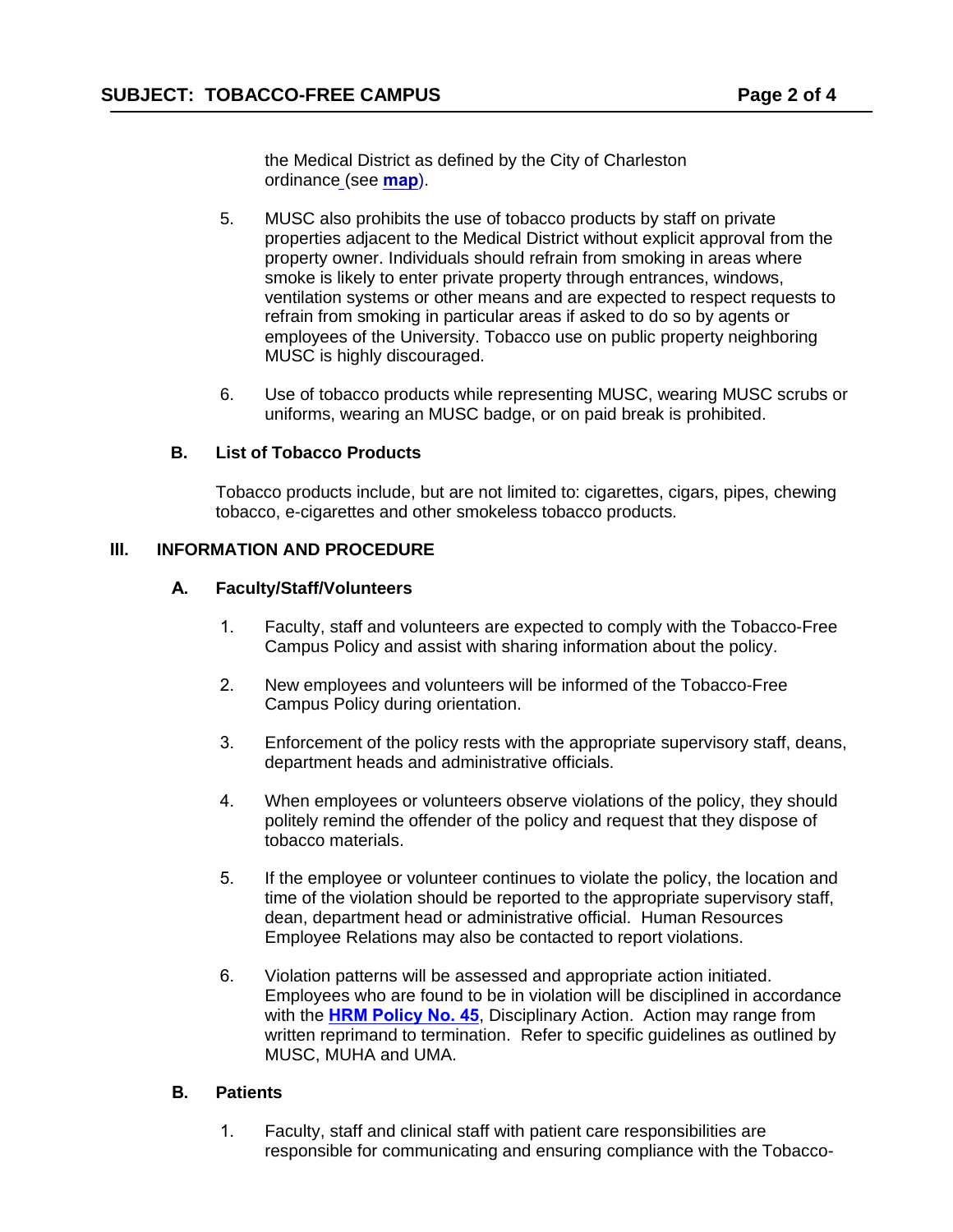Free Campus Policy.

- 2. Upon admission/check-in, patients will be verbally informed of the policy and a copy will be provided upon request.
- 3. Patients violating MUSC's policy will be asked to dispose of tobacco materials.
- 4. Tobacco replacement therapies, i.e. nicotine patch, nicotine gum, etc., may be prescribed by the patient's physician.

#### **C. Visitors**

- 1. Visitors will be informed of the policy and asked to comply while they are on campus.
- 2. Signage will be posted throughout MUSC's buildings and grounds stating this facility is a tobacco-free campus.
- 3. All employees and volunteers are encouraged to assist with the education of visitors regarding the policy, using policy information cards, which will be made available.
- 4. Employees are expected to help enforce the policy with visitors by requesting that they dispose of tobacco materials and respect MUSC's healthcare mission and tobacco-free campus.
- 5. If a visitor is observed repeatedly violating the policy after being advised of the policy, staff should note the location and time of the violation and contact their respective manager, Department of Public Safety or Medical Center Safety and Security, or Human Resources.

#### **D. Students**

- 1. New students will be informed of the Tobacco-Free Campus Policy during orientation.
- 2. Enforcement of the policy rests with the respective Dean's office.
- 3. When students observe violations of the policy, they should remind their fellow students of the policy and ask them to dispose of the tobacco materials.
- 4. If the student continues to violate the policy, the location and time of the violation should be reported to the appropriate Dean's office.
- 5. Violation patterns will be assessed and appropriate action initiated.
- 6. Affiliation agreements will include the Tobacco-Free Campus Policy so that students from other schools will be advised of the policy.